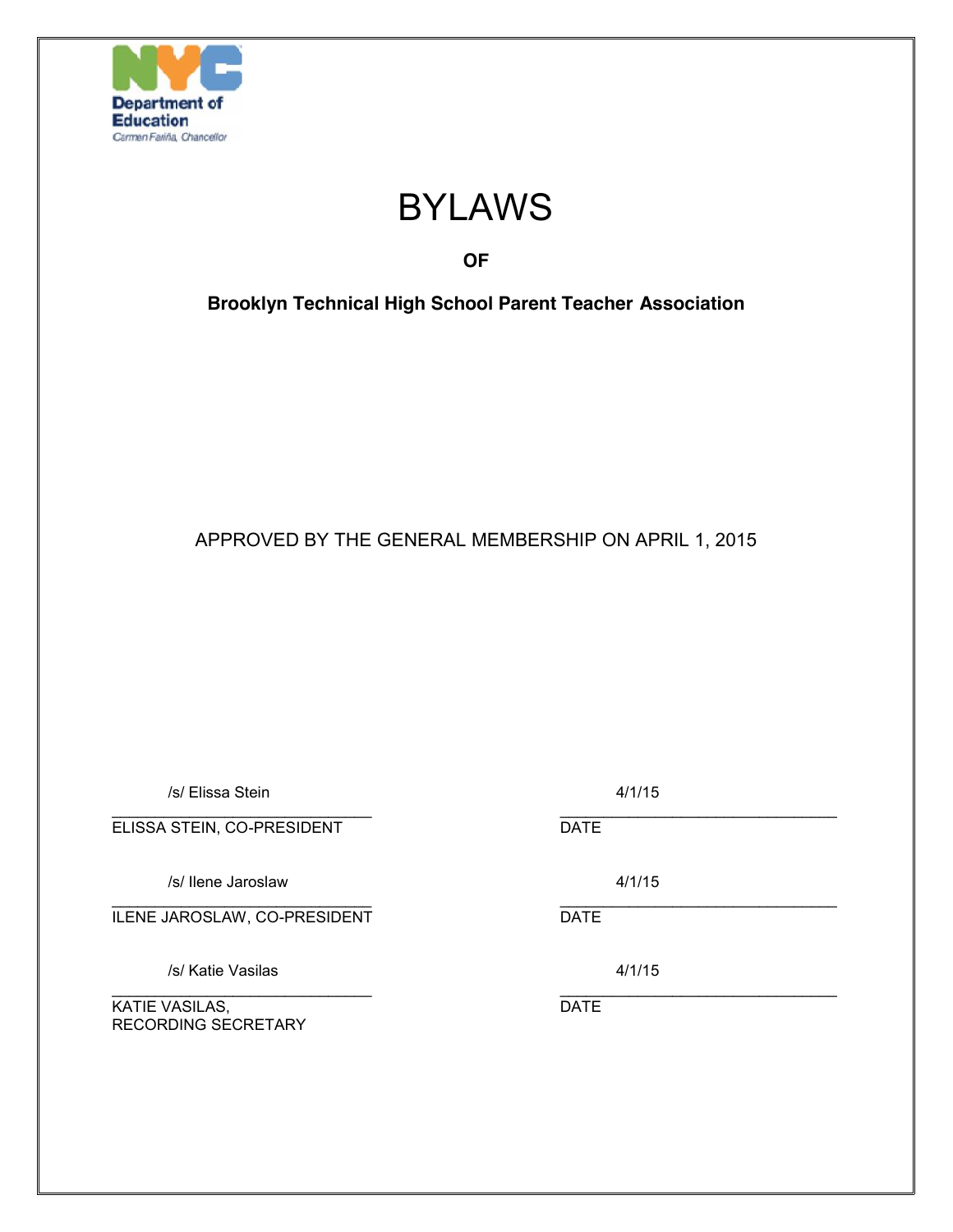## **Article I - Name**

The legal name of the Tech PTA shall be the Brooklyn Technical High School Parent Teacher Association. The abbreviated name shall be Tech PTA.

## **Article II - Objectives**

The objectives of the Tech PTA are to provide support and resources to the school for the benefit and educational growth of the students; to develop parent leadership and parent engagement; to foster and encourage parent participation on all levels; and to provide resources to student clubs and teams for the benefit and extra-curricular growth of the students.

## **Article III - Membership**

Section 1 Eligibility

Parents of students currently attending Brooklyn Technical High School are automatically members of the Tech PTA. Parents include parents by birth or adoption, step-parents, legally appointed guardians, foster parents, and persons in parental relation to a student currently attending Brooklyn Technical High School. At the beginning of each school year, the Tech PTA shall disseminate a welcome notice to inform parents of their automatic membership status and voting rights. Membership shall be open to all teachers currently employed at the school.

Section 2 Dues/Donations

The payment of dues cannot be a condition for participation or membership. However, each member shall be requested to make a voluntary donation of \$500 annually, or \$50 per month for 10 months.

Section 3 Voting Privileges:

Each parent of a student currently enrolled at Brooklyn Technical High School shall be entitled to one vote. Each teacher currently employed at the school shall be entitled to one vote. Proxy voting or absentee balloting is prohibited. The right of a member to vote may be limited by the Conflicts of Interest restrictions outlined in Chancellor's Regulation A-660 (CR A-660).

## **Article IV – Officers**

Section 1 Titles

The officers of the Tech PTA shall be: President or Co-Presidents, Recording Secretary, Treasurer, Assistant Treasurer, Assistant Recording Secretary, Corresponding Secretary, Senior Vice President, Junior Vice President, up to two Sophomore Vice Presidents, and up to five Freshman Parent Members at Large.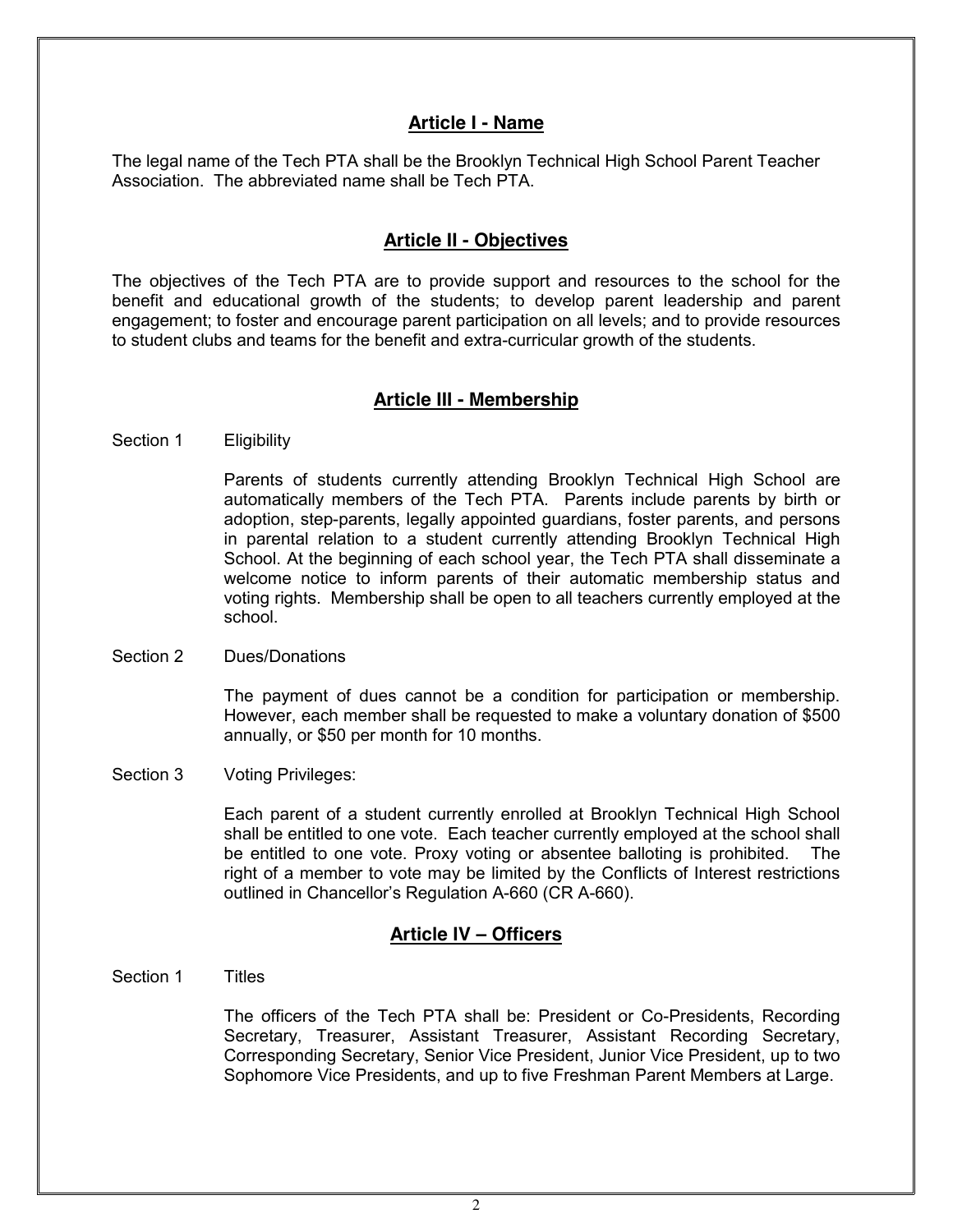The Tech PTA must elect the mandatory officers: one President or two Co-Presidents, Recording Secretary, and Treasurer, in order to be a functioning PTA.

#### Section 2 Qualifications

To be a member of the Executive Board of the Tech PTA, a candidate must be a parent (or person in parental relation) of a student registered and attending Brooklyn Technical High School. Employees of Brooklyn Technical High School may not serve as members of the Executive Board of the PTA. This restriction applies equally to employees who are members of the Tech PTA as a parent of a student currently attending Brooklyn Technical High School.

Parents who serve in the officer positions of Senior Vice President, Junior Vice President, Sophomore Vice President, and Freshman Parent Member at Large shall, respectively, be a parent of a student in the grade which the parent represents.

No parent who has been convicted of a felony shall serve in any capacity on the Executive Board of the Tech PTA. All officers of the Executive Board of the PTA have a fiduciary duty to the General Membership of the Tech PTA. If an officer on the Board has a personal interest that presents a conflict of interest with a matter before the PTA, that officer must abstain from a vote on, or participation in, that matter. In the case of a potential conflict of interest, the officer must also abstain from a vote on, or participation in, that matter to avoid even the appearance of impropriety.

Term limits for all officer positions of the Tech PTA shall be two consecutive oneyear terms. A candidate who has served the maximum number of terms may be elected to serve an additional term provided no other interested candidate is nominated and willing to serve. A candidate who has served the maximum number of terms may be elected to a different officer position in successive years.

#### Section 3 Duties of Officers

President or Co-Presidents: The President/Co-Presidents shall (1) preside at all meetings of the Tech PTA, (2) be (an) ex-officio member(s) of all committees except the Nominating Committee and the Audit Committee, (3) enforce the bylaws of the Tech PTA, (4) appoint chairpersons of Tech PTA committees with the approval of the Executive Board, (5) carry into effect all resolutions of the Executive Board and the General Membership of the Tech PTA, and (6) generally perform all necessary and ancillary duties of the office. The President/Co-Presidents shall (7) delegate responsibilities to other Tech PTA members, (9) encourage meaningful participation in all parent and school activities, and (10) attend all regular meetings of the Presidents' Council or, alternatively, designate a member of the Executive Board of the Tech PTA – the Designee – the task of serving on the Presidents' Council. The Designee shall provide a full report to the President/Co-Presidents of the matters addressed and their resolution at the Presidents' Council meeting, which report shall be provided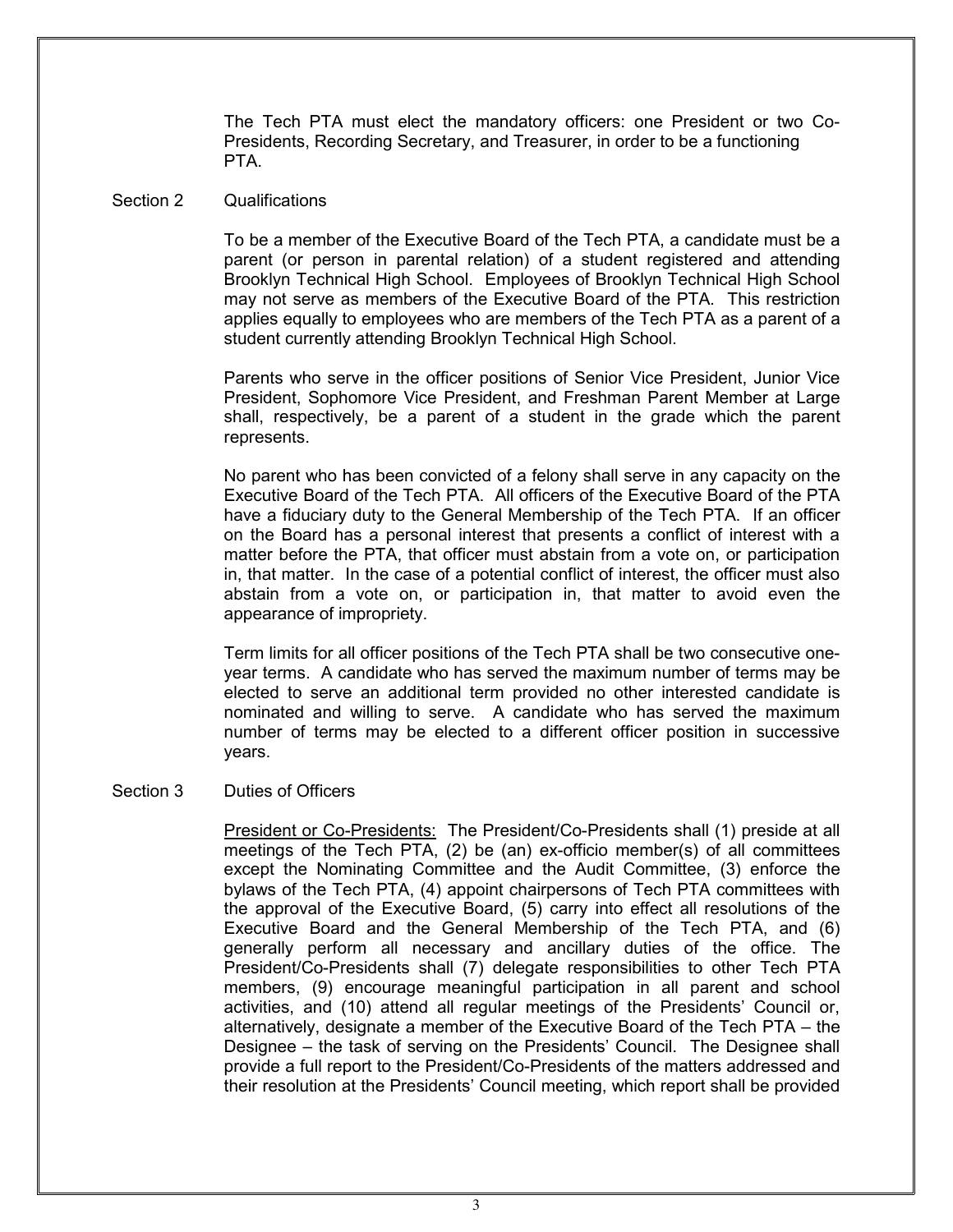to the President/Co-Presidents before the next regularly scheduled Executive Board meeting.

The President/Co-Presidents shall (11) meet and confer regularly with the Executive Board members in accordance with these bylaws to plan the agendas for the General Membership meetings. The President/Co-Presidents shall (12) be (an) eligible signatory(ies) on Tech PTA checks and (13) sign all documents to be executed for and/or on behalf of the Tech PTA. The President/Co-Presidents shall (14) assist with the June transfer of records to the incoming Executive Board.

Recording Secretary: The Recording Secretary shall (1) record minutes at all meetings and (2) be responsible for preparing notices, agendas, sign-in sheets, and materials for distribution. The Recording Secretary shall (3) prepare and post such proposed minutes not less than 14 days prior to the next PTA meeting and (4) distribute copies of the proposed minutes at the next scheduled meeting for review, amendment, and approval by the General Membership. After approval of the minutes by the General Membership, the Recording Secretary shall (5) within 14 days ensure previously posted proposed minutes are amended to reflect the approved minutes on the website of the Tech PTA. The Recording Secretary shall further (6) maintain custody of the Tech PTA's records on school premises, and (7) incorporate all amendments into the bylaws and ensure that signed copies of the bylaws with the latest amendments are on file in the Principal's office and posted on the website of the Tech PTA. The Recording Secretary shall also (8) assist with the June transfer of all Tech PTA records to the incoming Executive Board.

Assistant Recording Secretary: The Assistant Recording Secretary shall be available to assist the Recording Secretary and perform all duties as needed and requested by the Recording Secretary in his/her absence.

Treasurer: The Treasurer shall (1) be responsible for all financial affairs and funds of the Tech PTA, (2) be responsible for maintaining an updated record of all income and expenditures on school premises, (3) be one of the signatories on checks, and (4) adhere to and implement all financial procedures established by the Tech PTA. The Treasurer shall also (4) prepare and present a written report of transactions at every Executive Board and General Membership meeting. This report must include income, refunds, reimbursements, and other expenditures, and opening and closing balances for the reporting period. (5) He/she shall also prepare the interim and annual financial reports of the Tech PTA and (6) make available all books and financial records for viewing by members upon request and/or audit. (7) He/she shall assist with the June transfer of all records to the incoming Executive Board.

Assistant Treasurer. The Assistant Treasurer shall be available to assist the Treasurer and perform all duties as needed by the Treasurer in his/her absence.

Corresponding Secretary: The Corresponding Secretary shall be responsible for reviewing, maintaining and responding to all correspondence addressed to the Tech PTA. The Corresponding Secretary shall, within 30 days of receipt of a donation, send "thank you" letters under the signature of the President/Co-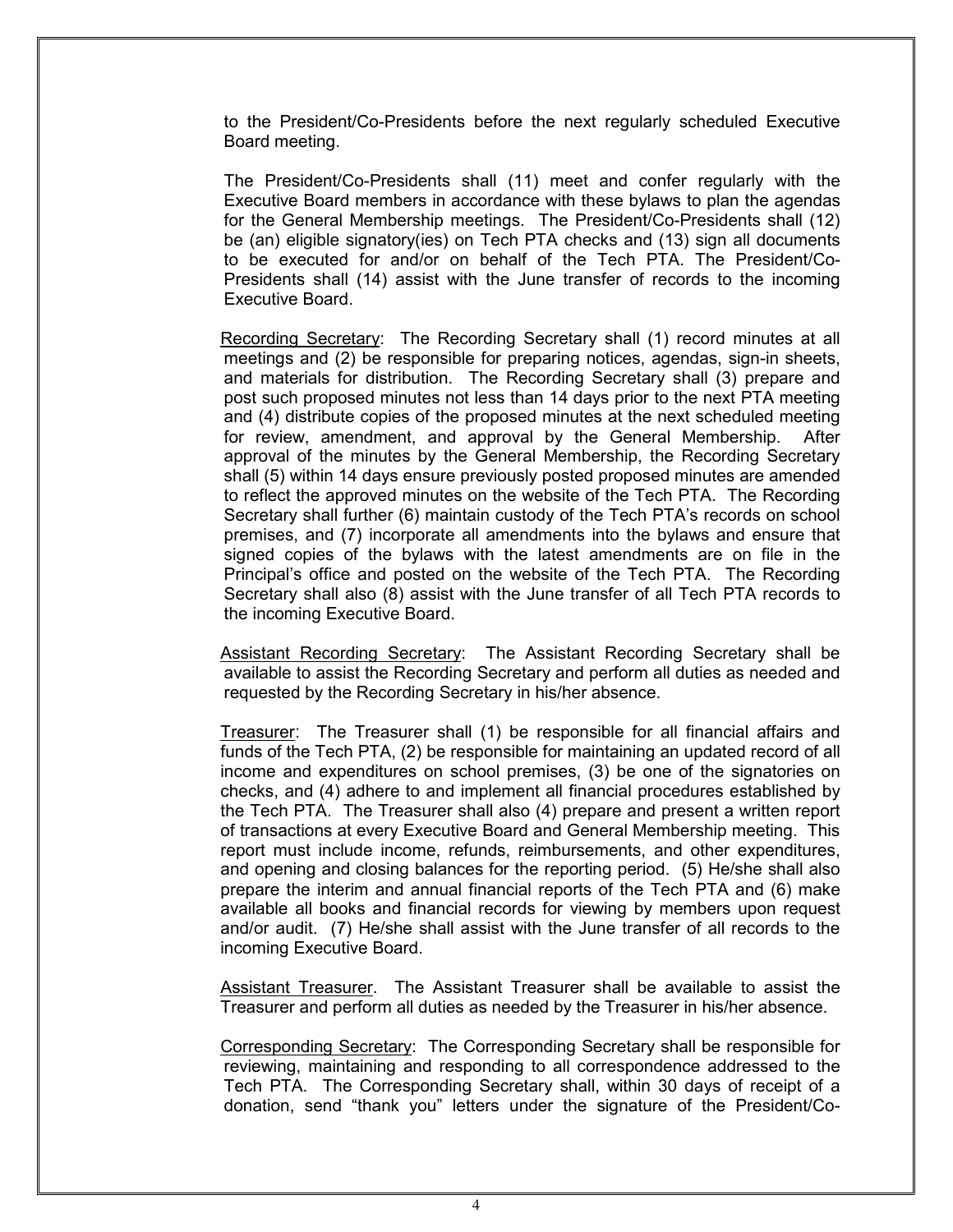Presidents to persons and businesses who have made donations to the Tech PTA.

Senior Vice President, Junior Vice President, Sophomore Vice Presidents. The Senior Vice President, Junior Vice President, and Sophomore Vice Presidents shall (1) represent the interests of the parent body of the senior, junior, and sophomore classes, respectively. They shall (2) further assist the President or Co-Presidents in the execution of their duties, and (3) perform leadership roles in multiple Tech PTA committees. The Senior Vice President, Junior Vice President, and Sophomore Vice Presidents shall each (4) actively participate in the Fundraising Committee or the Communications Committee or both.

Freshman Parents at Large: The five Freshman Parents at Large shall represent the interests of the parent body of the freshman class. The Freshman Parents at Large shall participate actively in at least one Tech PTA committee to develop the knowledge and experience to serve in a leadership role in future Tech PTA Executive Boards.

#### Section 4 Election of Officers

Spring Elections: Officers of the Executive Board of the Tech PTA – with the exception of the five Freshman Parents at Large positions – shall be elected by the last day of each school year for a one-year term beginning July 1. Any timeline established by the Tech PTA to complete the nominations and election process must adhere to this timeframe. Nominations shall be offered by the Nominating Committee and taken from the floor at the General Meeting of the Tech PTA in May. Elections shall be held at the General Meeting of the Tech PTA in June. The Principal shall be kept apprised of the timing of the elections. Candidates in the Spring Election must be present on election day. The principal should be notified of the date and time of the annual election by April 1, but must be notified no later than May 1.

Fall Elections: The positions subject to fall election are the five Freshman Parents at Large. Nominations shall be taken from the floor at the General Membership Meeting in September. Elections shall be held at the General Membership Meeting in October. The Freshman Parents at Large shall serve a term beginning with their election and concluding on June 30 of the same school year.

Nominating Committee: A Nominating Committee shall be established no later than the April General Membership meeting. The Nominating Committee shall consist of three to five members of the Tech PTA. A majority of the committee members must come from the General Membership. The remaining committee members shall be selected by the President or Co-Presidents, subject to the approval of the Executive Board. The Nominating Committee shall choose one of its members to serve as chairperson. No person employed at Brooklyn Technical High School shall be eligible to serve on the Nominating Committee. No person who is running for office may serve as a member of the Nominating Committee.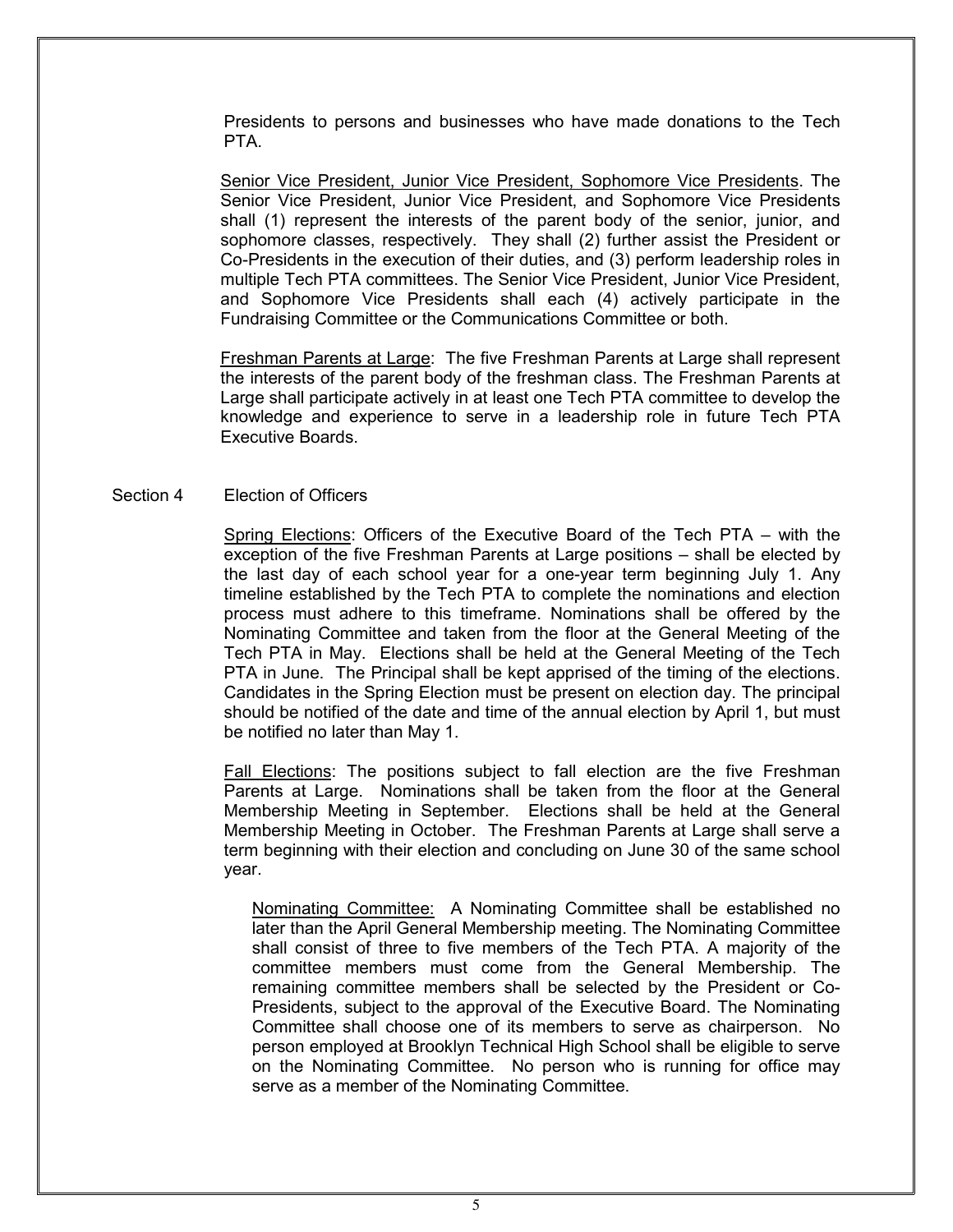The Nominating Committee shall solicit candidates from the membership in writing. Notices should be translated into languages spoken by parents in the school wherever possible. The Nominating Committee will also be responsible for conducting the election.

The duties of the Nominating Committee include the following:

- canvassing the membership for eligible candidates, including via email blasts, the Tech PTA website and Tech PTA social media;
- preparing and distributing all notices of any meeting pertaining to the nomination and election process, in accordance with CR A-660;
- preparing ballots, attendance sheets, a ballot box, tally sheets and all other materials pertaining to the election;
- verifying the eligibility of all interested candidates prior to the election;
- ensuring that an opportunity for nominations, including selfnominations, to be taken from the floor and then officially closed during the May meeting;
- scheduling the election at a time that ensures maximum participation;
- ensuring that only eligible members receive a ballot for voting;
- ensuring that the election is certified by the Principal or his/her designee immediately following the election.

If a Nominating Committee cannot be formed, the Tech PTA must proceed with an expedited election – a single meeting where all nominations are taken from the floor for all offices immediately prior to the election. This meeting shall be conducted and completed by the last day of school.

Notices: The meeting notice and agenda for the spring General Membership election meeting shall be distributed in accordance with CR A-660's notice requirements. All meeting notices and agendas shall be available in English and translated into languages spoken by parents in the school whenever possible. The distribution date shall appear on all notices. If nominations have been closed, the election meeting notice shall list all candidates in alphabetical order by surname under the office for which they are nominated.

#### Contested Elections and the Use of Ballots:

• Written ballots are required for all contested offices. Candidates must be listed on ballots in alphabetical order by last name for each office. Candidates running for co-offices must be listed together and voted for as a team. Where possible, ballots should contain instructions in the languages spoken by parents other than English.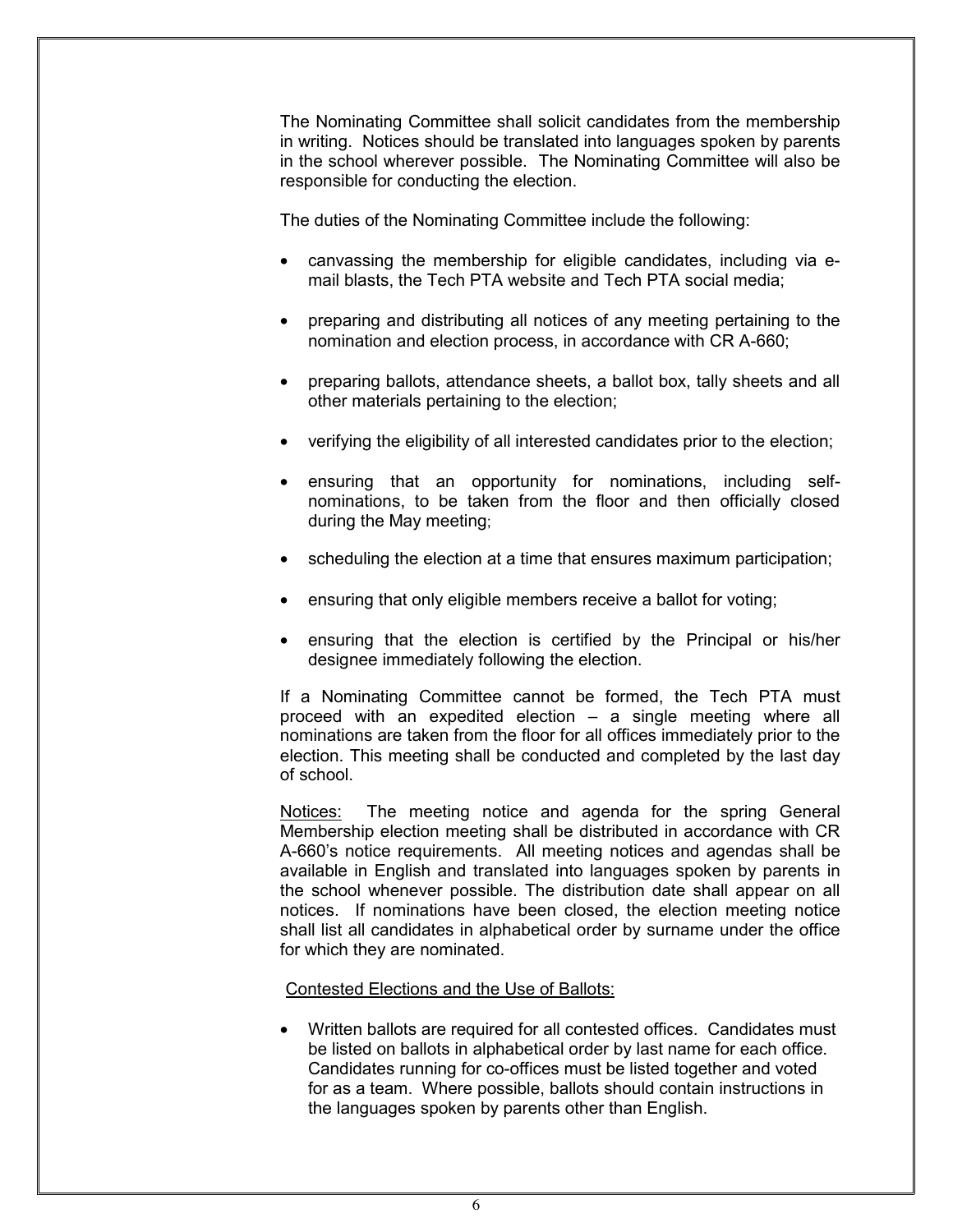- Each candidate shall be permitted approximately one to two minutes, in the discretion of the President/Co-Presidents, to address the PTA General Membership on election day. All candidates for a given position must be permitted the same amount of time to address the PTA General Membership.
- Ballots must remain in the meeting room until the election meeting has been adjourned. Ballots must be counted immediately following the conclusion of voting and in the presence of any members and observers.
- Ballots must not be removed from the school. The Tech PTA must retain ballots on school premises for one year following the date of the election or until the determination of any grievance filed concerning the election, whichever is later.

#### Uncontested Elections:

If there is only one candidate for an office, a member must make a motion to cast one vote to elect the candidate for office. A vote of the membership is required for approval of the motion. The result of the motion must be recorded in the minutes.

#### Officer Vacancies:

All officer vacancies must be filled by succession of the next highest ranking officer. In the case of the resignation or removal of a Co-President, the remaining Co-President shall be President through the remainder of the school year. A vacancy in the position of President shall be filled by the next highest ranking officer. The succession order shall be: (1) Senior Vice President, (2) Junior Vice President, and (3) Sophomore Vice Presidents. In the event that an office cannot be filled through succession, an expedited election must be held to fill the vacancy. Officers who wish to resign their positions once an election has been certified must submit their written resignation to the Recording Secretary and immediately turn over all Tech PTA records.

#### Expedited Election Process:

Expedited elections shall be held to fill vacancies in the event they cannot be filled through succession. The Executive Board shall be responsible for announcing vacancies and distributing written notice of the expedited elections. All nominations must be taken from the floor, immediately prior to the election. If the election is contested, written ballots must be used in accordance with these bylaws.

#### Section 5 June Transfer of Records

All Tech PTA Records must be maintained for six years. Outgoing Executive Board members must ensure that records are transferred to the newly elected Executive Board members, including all parent contact information obtained during their term of office. Transfers must occur on school premises, in the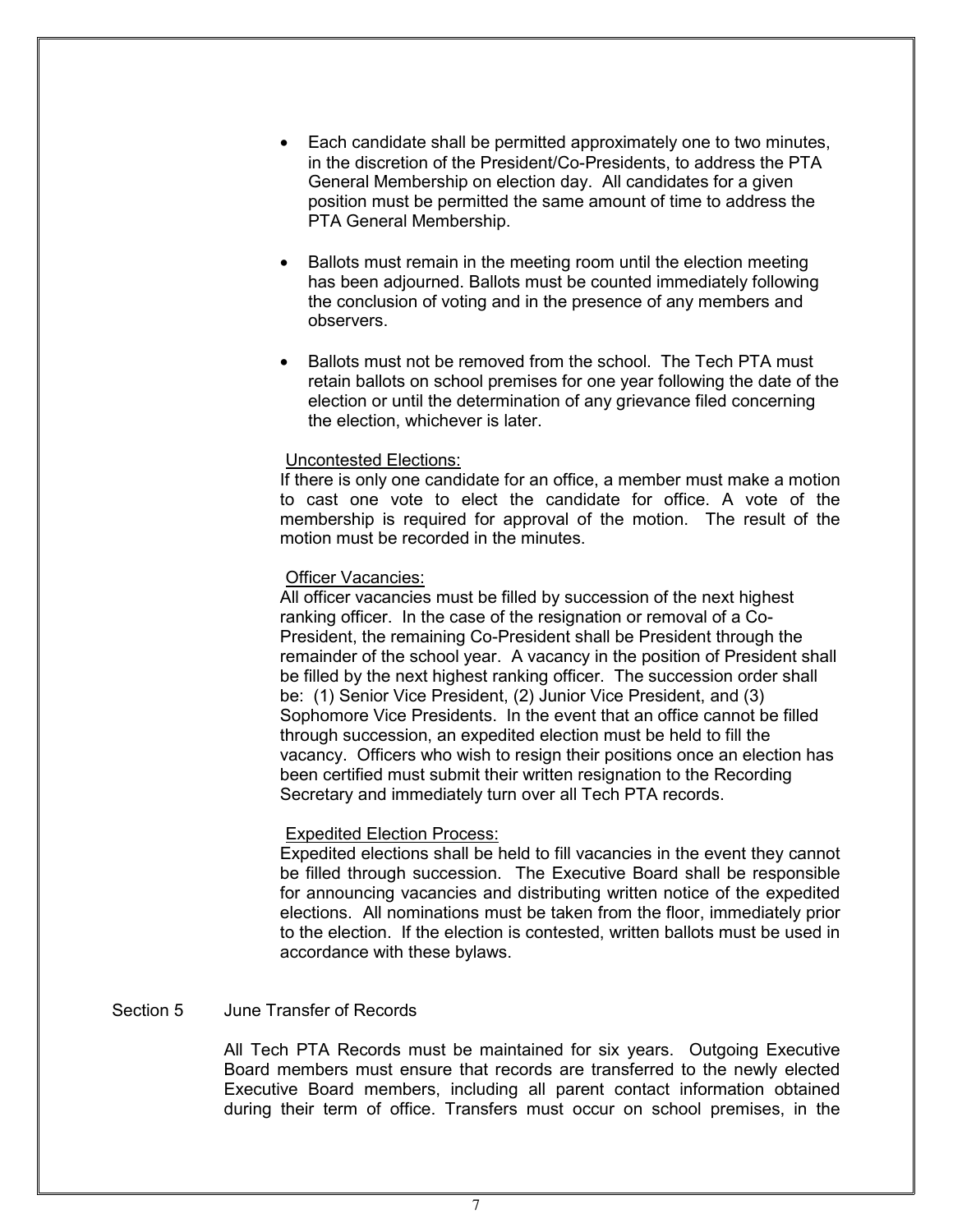presence of the Principal, the next practicable day after the election. At least one meeting will be scheduled during the month of June for this purpose. Any member of the Executive Board may request the assistance of the Borough High Schools Presidents' Council Brooklyn (BHSPCB) during this process.

#### Section 6 Disciplinary Action

Any officer who fails to attend three consecutive Executive Board or General Membership meetings shall be removed from office by recommendation of the Executive Board or motion from a member. A two-thirds vote of the membership present is required for approval. The officer shall be given the opportunity to submit in writing an explanation showing good cause which explains his/her reason for not attending these meetings for consideration by the General Membership of the Tech PTA.

Tech PTA officers when in repeated violation of Chancellor's Regulation A-660 and these bylaws may also be removed for unsatisfactory performance through the process outlined below:

- At any General Membership meeting, a Tech PTA member may make a motion to begin the process of removing an Executive Board member for clearly described unsatisfactory performance. The Tech PTA member making the motion shall specify the activities taken by the Board member to warrant removal, with reference to the Chancellor's Regulations and/or these bylaws.
- If the motion is approved by two-thirds of the assembled members, the General Membership must select a Review Committee by majority vote. Executive Board members may not serve on the Review Committee.
- The Review Committee shall gather relevant information in accordance with Chancellor's Regulation A-660 and these bylaws. The Executive Board member under investigation may present to the Review Committee facts in the form of witness testimony, affidavits, and/or documentary evidence. The Review Committee must present its findings in writing to the General Membership of the PTA within 30 calendar days of the date the motion was presented. The notice and agenda of the Tech PTA for that session must indicate that a vote will be taken by the General Membership regarding the removal of an Executive Board member.
- The result of the motion must be submitted in writing to the Principal and to the Division of Family and Community Engagement.

## **Article V - Executive Board**

#### Section 1 Composition

The Executive Board shall be composed of the elected officers of the Tech PTA. The Executive Board may also include chairpersons of standing committees. Chairpersons who are not elected members of the Tech PTA may participate in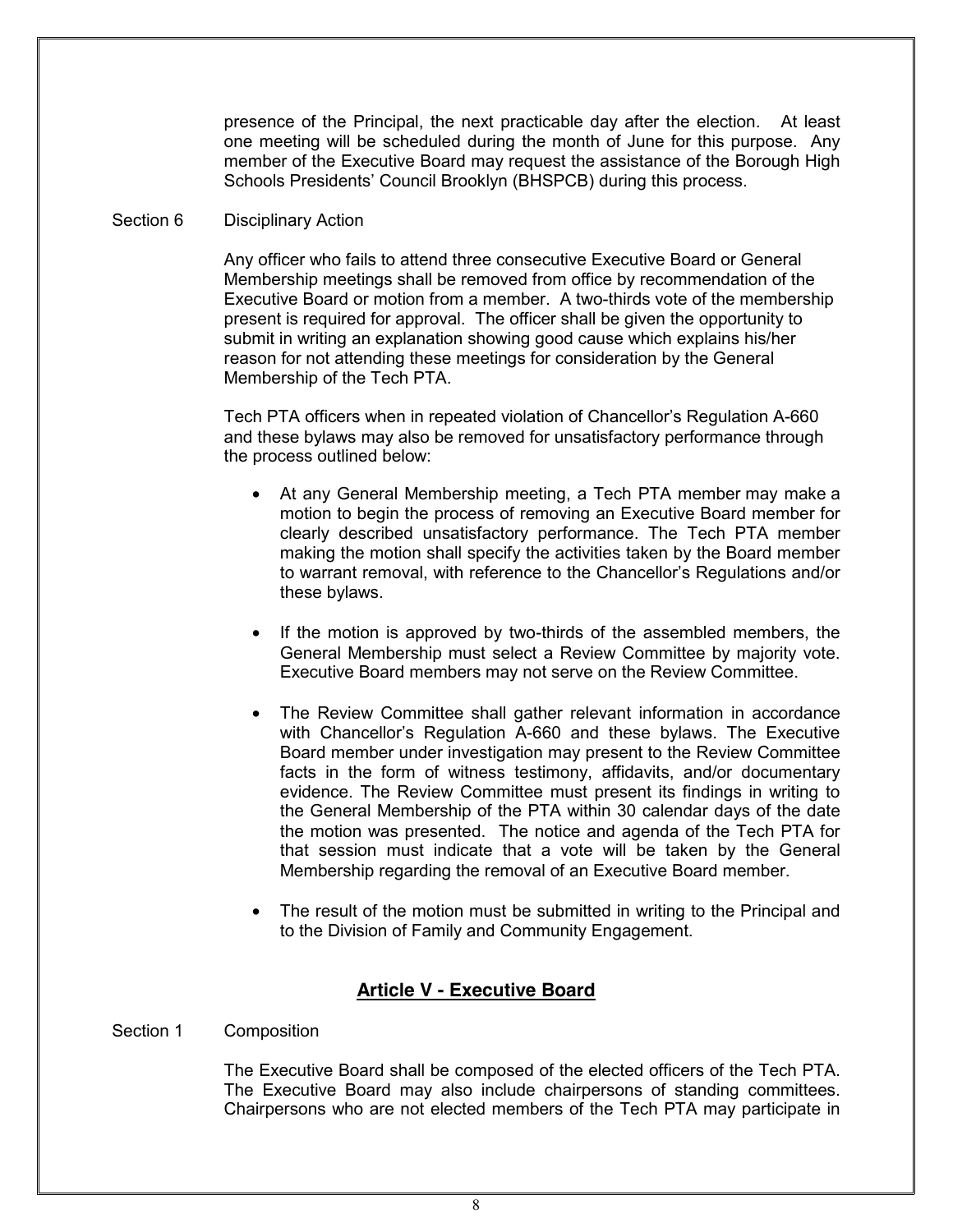the business of Executive Board committee meetings but may not vote. Officers shall be expected to attend all Executive Board meetings.

#### Section 2 Meetings

Regularly scheduled meetings of the Executive Board shall be held monthly, September through June, typically on a the first or second Thursday night at 5:00, unless such date falls on a legal or religious holiday, in which case the meeting shall be held on another day that week, or during the previous or next week. If the Tech PTA conducts a parent event over a weekend, an Executive Board meeting of the Tech PTA may be convened in conjunction with that event in place of the regular Thursday meeting. The Executive Board may schedule an optional board meeting in July and/or August, at a date, time, and location to be announced to all members of the Executive Board at least two weeks in advance.

Section 3 Voting

Each elected member of the Executive Board shall be entitled to one vote.

Section 4 Quorum

Seven members of the Executive Board shall constitute a quorum, allowing for official business to be transacted.

## **Article VI – General Membership Meetings**

Section 1 General Membership Meetings

Regularly scheduled meetings of the General Membership of the Tech PTA shall be held monthly, September through June, typically on a the first or second Thursday night at 6:30, unless such date falls on a legal or religious holiday, in which case the meeting shall be held on another day that week, or during the previous or next week. If the Tech PTA conducts a parent event over a weekend, a general meeting of the Tech PTA may be convened in conjunction with that event in place of the regular Thursday meeting. Written notice of each membership meeting shall be distributed in languages spoken by parents at the school, whenever possible. Notice must be sent at least ten calendar days prior to the scheduled meeting. Written notice is satisfied by e-mail communication and/or by posting on the Tech PTA website.

All required meetings, including General Membership, Executive Board, and Committee meetings must be held at Brooklyn Technical High School. PTA's home school. In the event an exigent matter requires a vote of the Executive Board, an interim Executive Board meeting may be conducted by conference call or similar communications technology, with 24-hour notice to Board members via e-mail.

All eligible members may attend and participate in General Membership meetings.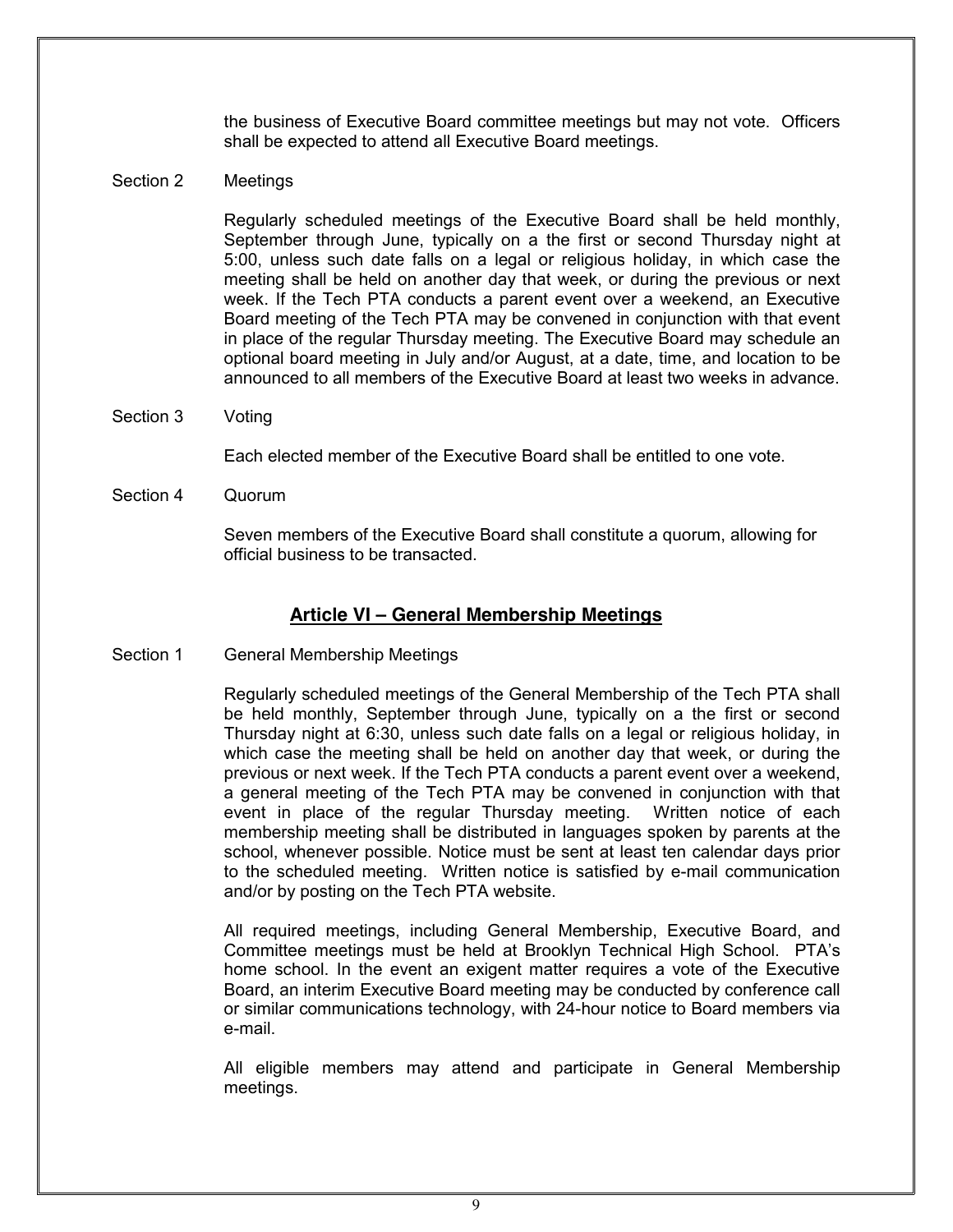Non-members may speak or otherwise participate only if acknowledged by the presiding officer.

Section 2 Order of Business

The order of business at meetings of the Tech PTA shall be determined by the Executive Board in accordance with these bylaws.

Section 3 Quorum

A quorum of at least 15 Tech PTA members, including a minimum of 7 Executive Board members and eight General Membership parents, shall be required in order to conduct official Tech PTA business.

#### Section 4 Minutes

Proposed minutes of the previous General Membership meeting shall be distributed by the Recording Secretary by posting the proposed minutes to the Tech PTA website no later than 14 days in advance of the next General Membership meeting. The proposed minutes shall also be available on paper and presented for approval at the subsequent General Membership meeting. Such proposed minutes shall be amended as necessary, and voted on by the General Membership. Within 14 days of the approval of the minutes by the General Membership, the Recording Secretary shall post the amended, approved minutes on the Tech PTA website.

Section 5 Special Membership Meetings

A special membership meeting may be called to deal with a matter of importance that cannot be postponed until the next General Membership meeting. The President/Co-Presidents may call a special membership meeting with a minimum of 48 hours' notice to parents stating precisely what the topic of the meeting will be. Notice is satisfied by e-mail communication and/or by posting on the Tech PTA website.

Upon receipt of a written request from 25 Tech PTA members, the President/Co-Presidents must call a special membership meeting within 5 school days of the request and provide 48 hours' notice to parents.

Section 6 Parliamentary Authority

The rules in these bylaws shall apply at all meetings. To the extent that a matter is not addressed herein, *Robert's Rules of Order – Newly Revised* will be deemed to apply, but only to the extent that it is not inconsistent with Department of Education laws, policies, rules, and regulations.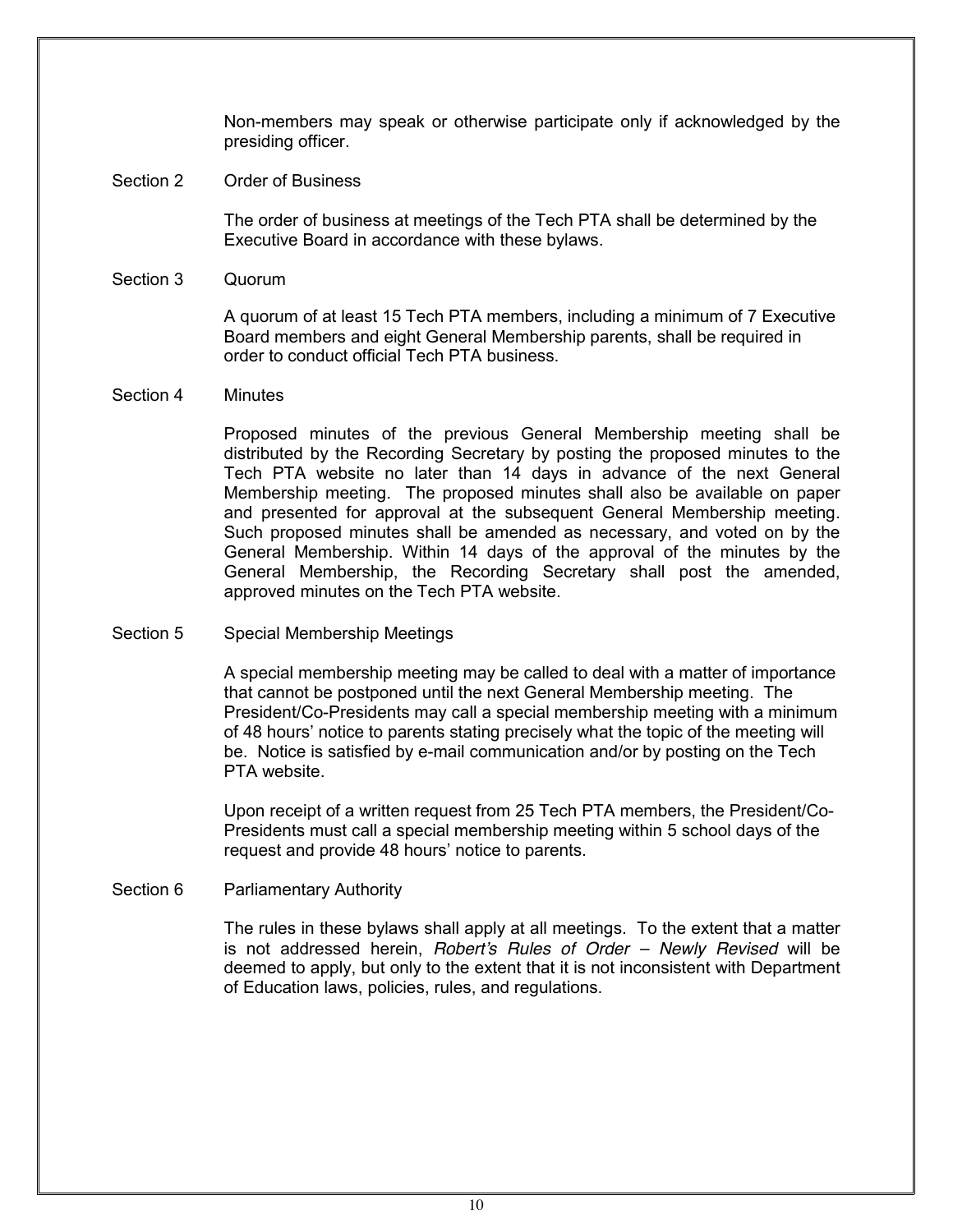## **Article VII - Committees**

#### Section 1 Standing Committees

The President/Co-Presidents will appoint standing committee chairpersons with the approval of the Executive Board. All committee chairpersons may attend Executive Board meetings, but only chairpersons who are also elected members of the Executive Board may vote on Executive Board issues. The standing committees of the Tech PTA shall include Fundraising, Communications, Nominating, Budget, and Audit. Additional ad-hoc committees may be established by Executive Board approval.

Communications: The Communications Committee shall be responsible for disseminating critical information to parents and encouraging parent and teacher engagement. The chairperson of the Communications Committee shall make every effort to coordinate communication and outreach with the Assistant Principal for Parent and Student Engagement. The communications shall maintain the Tech PTA website and its social media tools. The Communications Committee shall send a regular newsletter to all Tech PTA members via e-mail which newsletter shall contain, at a minimum, a message from the Tech PTA President/Co-Presidents. The newsletter may contain a list of Executive Board members, upcoming Tech PTA meeting dates, noteworthy student and parent events, new school policies, budget matters, and any other material deemed appropriate by the Tech PTA. These communications shall be in electronic format, circulated to the parent and guardian community by e-mail.

Fundraising: The Fundraising Committee's responsibilities shall include but not be limited to managing fundraising activities and events throughout the school year. The Fundraising Committee chair shall lead the Annual Appeal.

Budget: The Budget Committee shall be responsible for drafting: (1) a proposed budget each spring for approval by the membership, (2) a written review of the prior year's budget, both of which must be presented for vote at the May membership meeting, and (3) presenting the budget process. (See Article VIII, Section 3.).

Audit: The Audit Committee shall conduct an internal audit of all financial affairs of the organization. The Treasurer shall make all books and records available to the Audit Committee by March 15. The Audit Committee shall review the books and records of the Tech PTA and prepare a written report to be presented to the membership at the May General Membership meeting. See Article VIII, Section 4.

Nominating: See Article IV, Section 4.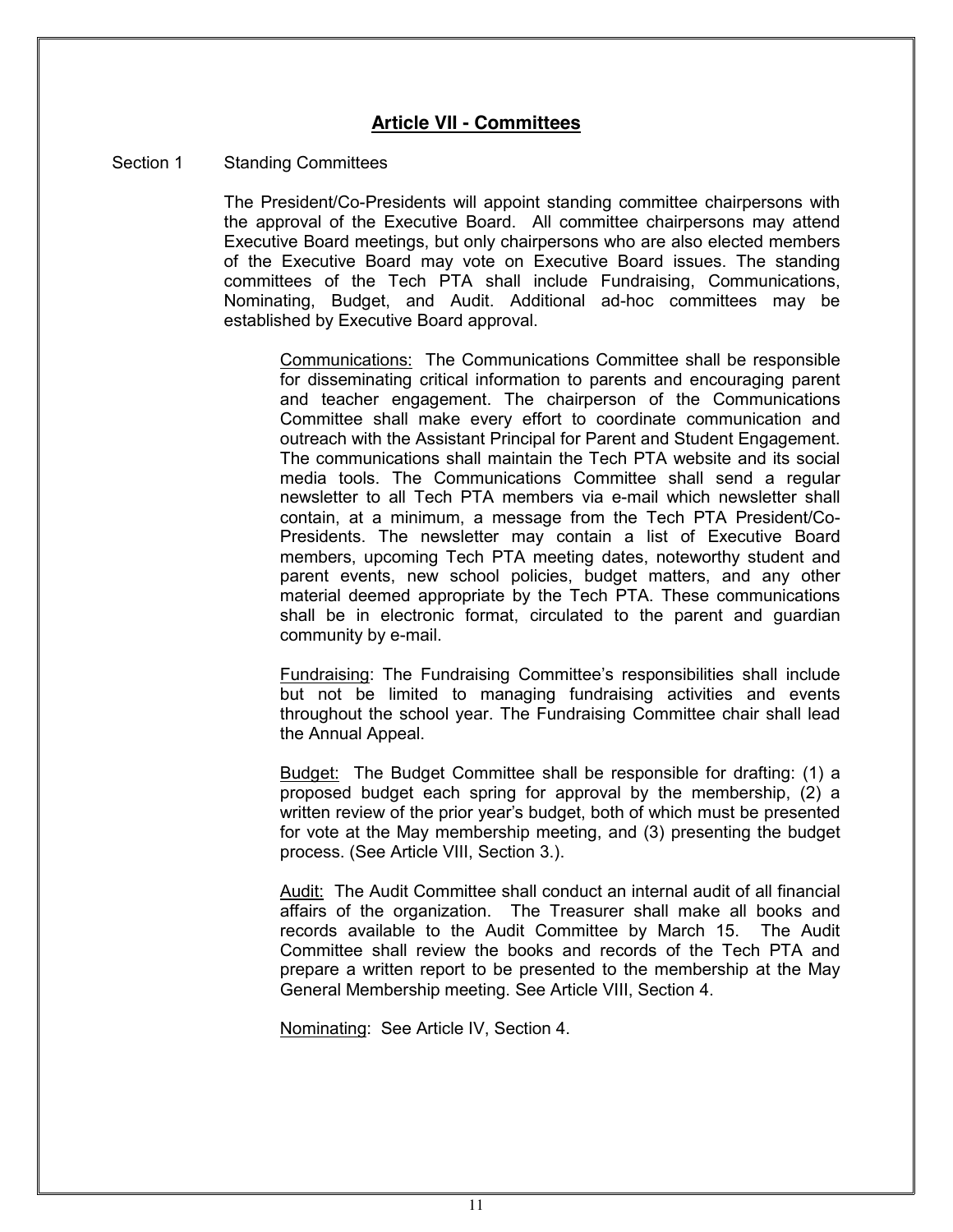## **Article VIII - Financial Affairs**

#### Section 1 Fiscal Year

The fiscal year of the Tech PTA shall run from July 1 through June 30.

Section 2 Signatories

The President/Co-Presidents, Treasurer, and Assistant Treasurer shall be authorized to sign checks. All checks require at least two approvals by such officers. Those approving and signing a check may not be related by blood or marriage. Under no circumstances may spouses, siblings, in-laws or other relatives or members of the same household sign or approve the same Tech PTA check. A Tech PTA member may not sign a check if she/he has any direct or indirect interest in the expenditure.

#### Section 3 Budget

The Executive Board shall be responsible for the development and/or review of the budget process, which includes:

- The outgoing Executive Board must review the current budget, annual financial status, accounting, expenditures and outstanding bills and prepare a proposed budget for the next school year.
- The proposed budget must be presented to and approved by the membership no later than the June meeting.
- The incoming Executive Board must review the proposed budget in September for presentation and discussion during the September General Membership meeting. Budget amendments may be proposed at this time.
- The Executive Board must present the budget process for membership approval no later than the October meeting.
- The counting and handling of any cash, checks, or money orders received by the Tech PTA, must be completed by at least two Tech PTA members. These Tech PTA members cannot be related by blood or marriage. Funds must be counted in the school on the same day of receipt. The Tech PTA's financial records must display the total amount of funds and the signatures of the Tech PTA members who participated in counting the funds.
- The Principal's written consent is required when a fundraising activity is held during school hours or on school property.
- All funds should be deposited in the Tech PTA bank account by authorized Executive Board members within one business day of receipt, but in any event, no longer than three business days. If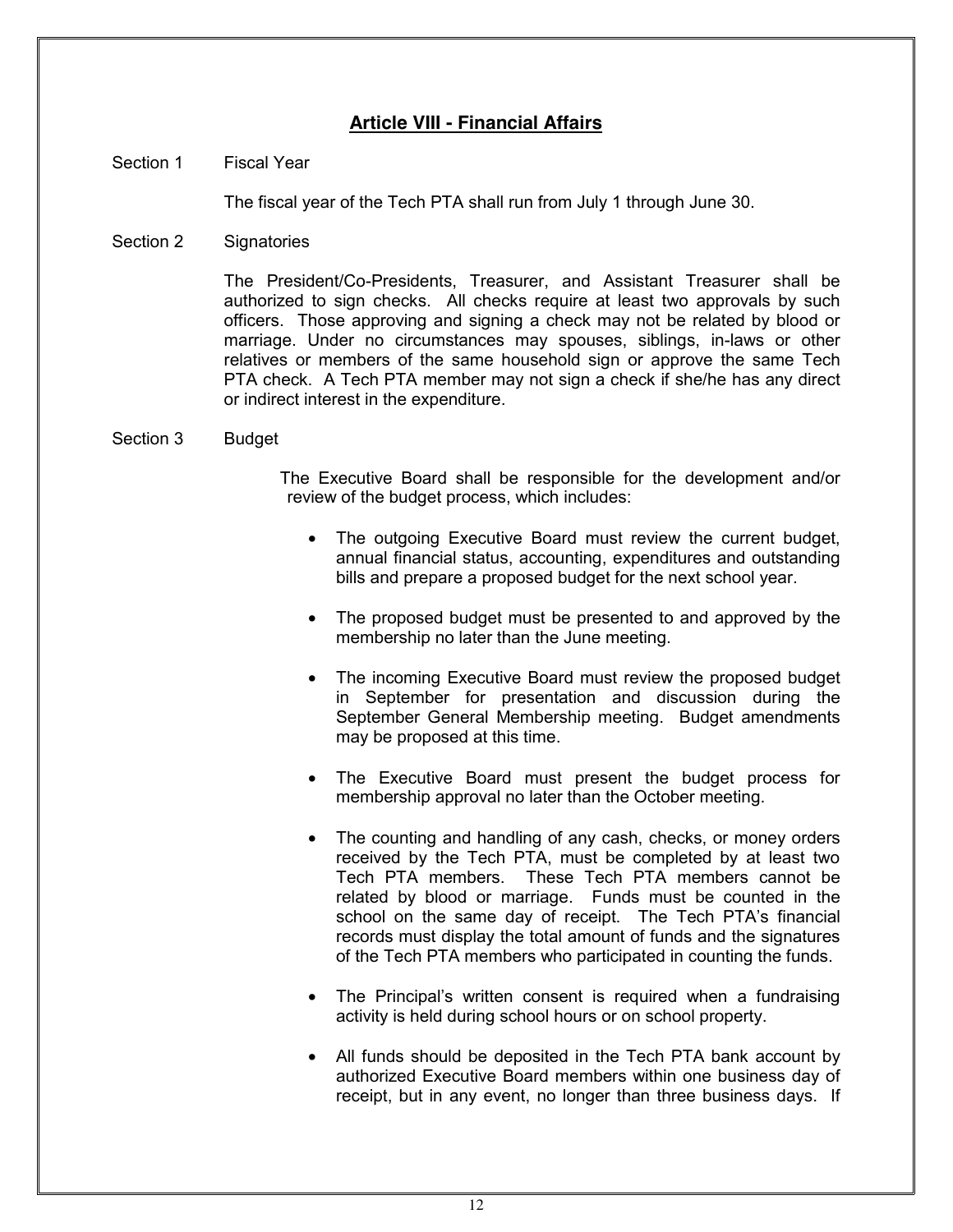the deposit will not be made within one business day, the Executive Board must ensure that all funds are secured in a locked location on school premises. The Executive Board must obtain written acknowledgement from the Principal when Tech PTA funds are secured in the school. Under no circumstances may fundraiser proceeds be stored in a member's place of work or residence.

• Documentation related to every transaction must be maintained at the school (e.g., cancelled checks, deposit receipts, purchase orders, Tech PTA minutes related to the financial transactions, etc.). Documentation may be stored at the school electronically.

The budget may be amended by vote of the General Membership at any membership meeting.

All expenditures not included in the budget at the time of its adoption must be approved by majority vote of the General Membership.

The Executive Board is authorized to make emergency expenditures not included in the budget up to but not to exceed \$1,500 with a two-thirds approval of the Executive Board. These expenditures shall be reported to the General Membership at the next Tech PTA meeting in writing by the Treasurer. The minutes of the meeting must reflect a majority vote taken by the Tech PTA to accept this action.

All expenditures in excess of \$1,500 must be approved by a majority vote of the Executive Board, even if the expenditure is within a previouslyapproved budget line.

#### Section 4 Audit

The President/Co-Presidents shall request volunteers to form an Audit Committee of three to five persons. The volunteers must be qualified by education and/or experience to conduct an audit. Executive Board members who are not eligible signatories on Tech PTA checks may serve on the Audit Committee. The majority of the committee members shall be comprised of parents from the General Membership.

The Audit Committee shall conduct an audit of all financial affairs of the Tech PTA with the help of the Treasurer who shall make all books and records available to them.

Additional duties of the Audit Committee may include examining all relevant financial statements and records of disbursements, verifying all Tech PTA equipment and ensuring compliance with bylaw provisions for the transaction of funds.

Upon completion of their review and investigation, the Audit Committee shall prepare a written audit report to be presented to the membership at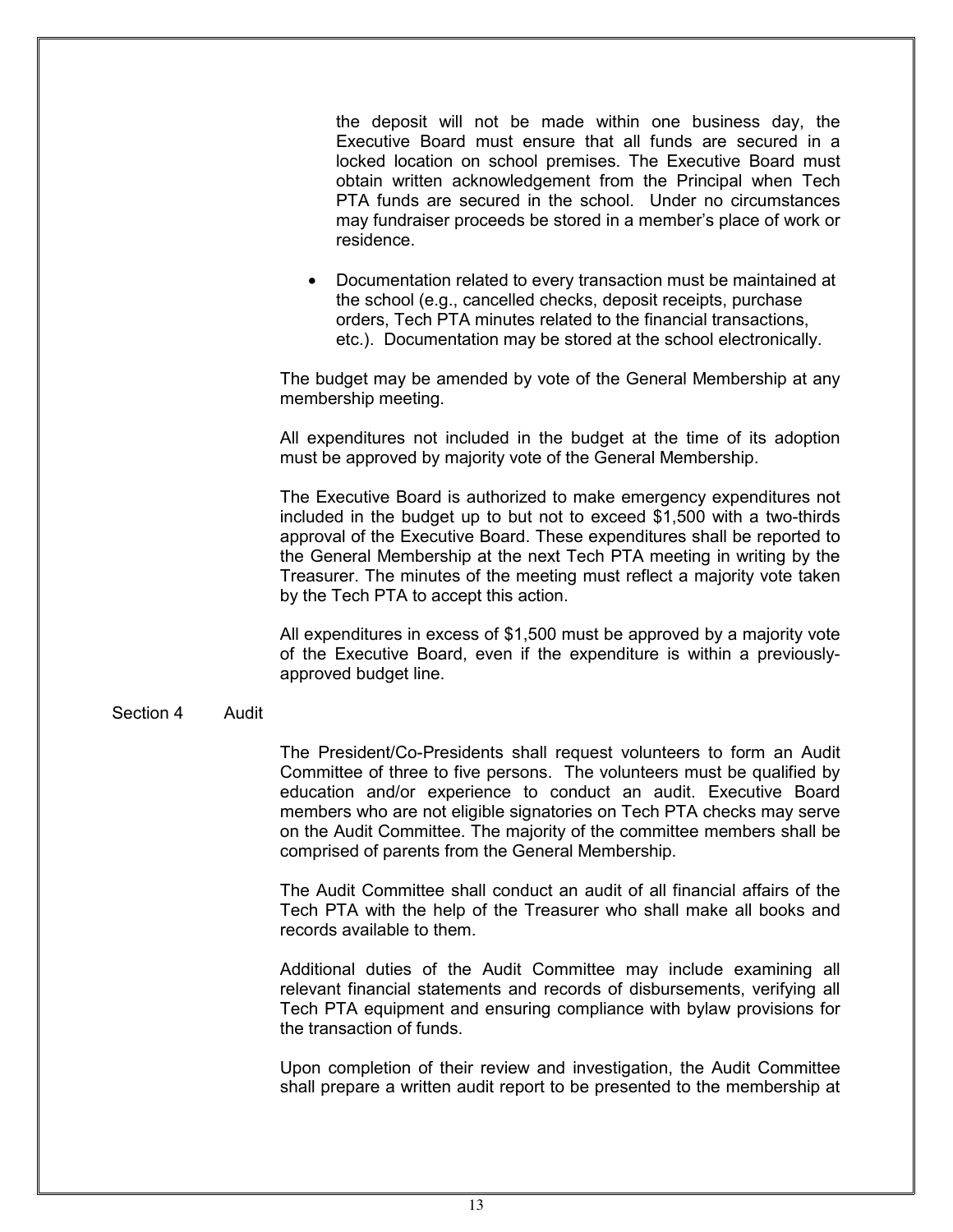the May General Membership meeting. This report shall also be included for review and discussion during the June transfer of records.

#### Section 5 Financial Accounting

The Treasurer shall prepare the Interim PA Financial Report by January 31 and the Annual PA Financial Report by the June meeting, including all income, expenditures, and other transactions. These reports shall be presented and reviewed by the General Membership. Copies of these reports shall be provided to the Principal.

The Treasurer shall be responsible for all funds of the Tech PTA and shall keep accurate records in a form consistent with these bylaws and applicable Regulations of the Chancellor. In accordance with Chancellor's Regulation A-610, parents must obtain written approval from the Principal before collecting fundraiser proceeds from students. The Treasurer and at least one other officer shall transport all funds to the bank. Deposit slips shall identify the source of all deposited funds. All parties involved in financial transactions shall initial the deposit slips*.* All financial records of the Tech PTA including checkbooks, ledgers, cancelled checks, invoices, and receipts shall be maintained and secured on school premises.

#### **Article IX – Press Releases and Public Statements**

#### Section 1 Press Releases

The President/Co-Presidents may issue press releases on matters of policy affecting Brooklyn Technical High School and/or Brooklyn Tech students and families, on behalf of the parent body. The President/Co-Presidents shall advise and confer with members of the Executive Board prior to issuing a press release.

#### Section 2 Public Statements

The President/Co-Presidents may make public statements on matters of policy affecting Brooklyn Technical High School and/or Brooklyn Tech students and families, on behalf of the parent body.

#### Section 3 Nonpartisan

Under no circumstances may the members of the Tech PTA Executive Board advocate for or against a partisan candidate in their official capacity as Tech PTA board members. Nothing in this section prohibits an Executive Board member from involvement in partisan politics in his/her personal capacity, provided that the board member does not invoke his/her position in the Tech PTA or otherwise imply endorsement by the Tech PTA.

#### **Article X – Amendments and Regular Review of Bylaws**

Section 1 These bylaws may be amended at any regular meeting of the Tech PTA by a two-thirds vote of the members present, provided the amendment was presented